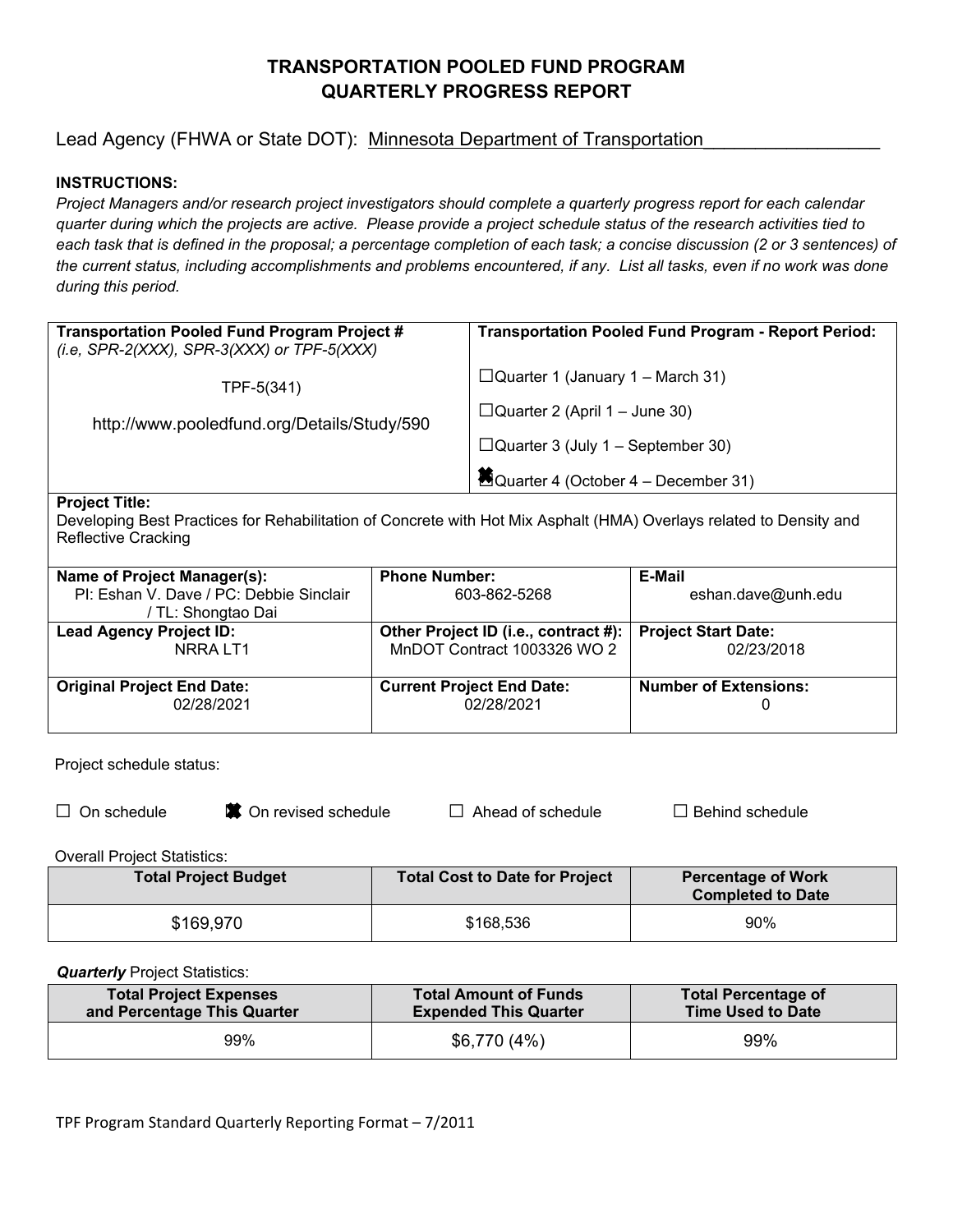#### **Project Description**:

Asphalt overlays are commonly used to rehabilitate deteriorated Portland Cement Concrete (PCC) pavements; however, mechanically or thermally-driven movements at joints and cracks in the underlying pavement usually lead to the development of reflective cracks in the overlay. The formation and propagation of reflection cracking is controlled by the mechanical properties of the asphalt and the condition of the overlaid pavement. The current state of practice for asphalt overlay design is policy oriented and is lacking an engineered design approach. There is need for establishing state of practice in design of overlays as well as for assessment of PCC pavement condition and recommending improvements to existing pavement prior to overlay construction. The objective of the proposed study is to develop a simple decision tree based tool for selecting suitable asphalt mixtures and overlay designs to prolong overlay lives by lowering reflective cracking and improving in-situ density. This research will leverage the current National Road Research Alliance (NRRA) effort of constructing, instrumenting, and monitoring twelve MnROAD test sections, laboratory performance tests on asphalt mixtures from the test sections, and past field performance data. The proposed tool will incorporate field performance data, performance modelling, and life cycle cost analysis to develop best practices for rehabilitation of PCC with asphalt overlays.

Maintenance and rehabilitation of existing roadways uses a significant portion of available transportation funding. It is imperative for agencies to use the most effective tools and approaches to provide the required level of service and long term performance within the available resources. This research will provide specific guidance on the best materials and techniques to use in the rehabilitation of concrete pavements with an asphalt overlay. Recommended guidance from this study will incorporate consideration of constructability (time and effort), performance over time, and life cycle and costbenefit analysis. It is anticipated that implementation of the tools and materials recommended from the results of this study will translate to savings in construction costs and time, improved serviceability of the roadways for users, and reduced life cycle costs.

**Progress this Quarter (includes meetings, work plan status, contract status, significant progress, etc.):** General: UNH researchers received updated distress survey data with detailed information on crack severity. Katie Haslett made a presentation on Dec 16<sup>th</sup> as part of the RILEM International Symposium on Bituminous Materials. The presentation was focused on the evaluation of different performance indices from disk-shaped compact tension testing and leveraged laboratory and field performance data from in-situ density test sections. Specific progress for the various study tasks are provided below.

**Task 1** Literature Review: This task is complete. Deliverable was approved by project TL on September 25<sup>th</sup>, 2018.

**Task 2** Gathering Past Performance Data and Laboratory Testing: This task is complete. Deliverable was approved by project TL on August 7<sup>th</sup>, 2019.

**Task 3** Mechanistic Analysis of HMA Overlay: This task is complete. Deliverable was approved by project TL on March 23rd 2020.

**Task 4** A large portion of this quarter was dedicated to completing Task-4. The task deliverable was initially submitted on April 28<sup>th</sup>, 2020 for feedback from the TAP. The deliverable was then revised and re-submitted on May 27<sup>th</sup>, 2020 and approved on June 10<sup>th</sup>, 2020.

**Task 5** Task draft deliverable was submitted to TAP on 10/2/2020. Revision have been made based on TAP member feedback and the task deliverable is waiting on final approval.

**Task 6** Establish State of the Practice for PCC Condition: Significant progress was made during this quarter on compiling the Task-6 deliverable. There were two main focuses included in this deliverable. First, to provide guidelines for assessing the existing PCC pavement condition and determining optimal options for altering PCC condition prior to overlay construction. Second, to provide a preliminary outline of the decision tree tool. Task-6 deliverable is being submitted concurrently with this quarterly report.

TPF Program Standard Quarterly Reporting Format – 7/2011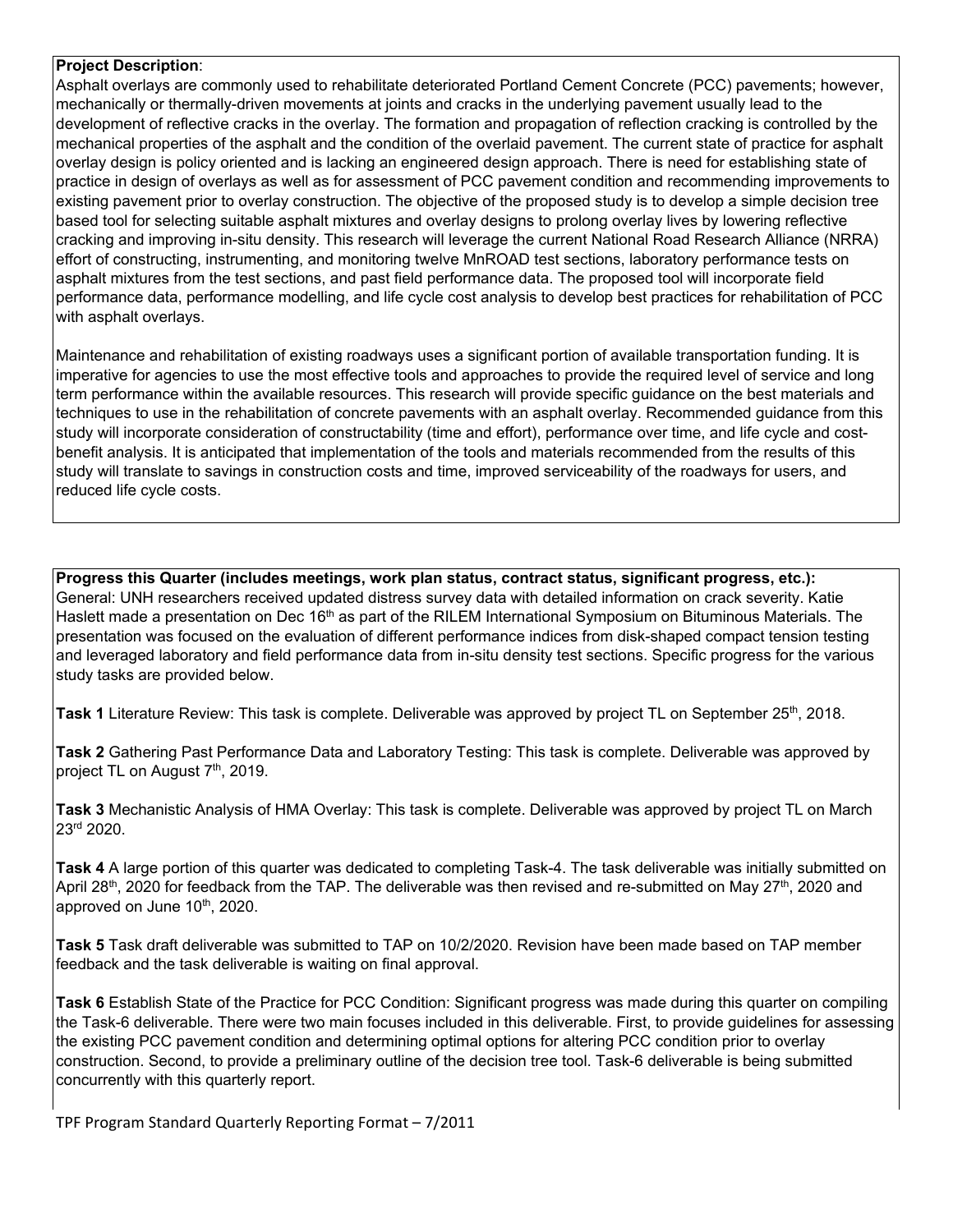**Task 7** Establishment of State of Practice for HMA Mixtures and Their Effects on Reflective Cracking: Researchers are continuously working on the development of the decision tree tool. A TAP meeting was held on November 18<sup>th</sup>, 2020 to receive feedback on the working skeleton of the tool.

#### **Anticipated work next quarter**:

Key activities that will be undertaken in the upcoming quarter are the following:

It is anticipated that during the upcoming quarter, researchers will make significant progress on the development of the decision tree tool for selection of asphalt concrete overlay on PCC pavements (Task-7 deliverable). A combination of field performance and predictive simulation results will be used in the development of performance curves and subsequently in a life cycle cost analysis (LCCA) as part of Task 7.

Researchers also plan to perform further field performance data analysis with recently obtained crack severity data. The pavement condition index (PCI) will be calculated using transverse cracking data (low, medium and high) collected by MnDOT staff by means of visual distress surveys.

Finally, during the upcoming quarter, a draft final report for the project will be prepared and submitted to project TAP for review.

#### **Significant Results:**

During this past quarter, researchers worked on updating field performance data and corresponding analysis as necessary. Significant results were based on work presented in the Task-6 deliverable. Below is a brief summary of findings from the task deliverable.

- Researches evaluated FWD data further by looking at central deflection (d1) and the surface curvature index (SCI) on the approach and departure side of the joint. Measured deflection in the driving lane was higher compared to the passing lane for all test sections. This is in good agreement with conclusions made base on mean LTE percentages of test sections.

- Based on further finite element (FE) modeling efforts, it was concluded that the controlling factor in the amount of damage from thermal and tire loading is driven by the presence of a void rather than the level of LTE assumed in the model, as there was no change in the damage ratio with the combination of different LTE levels. Furthermore, the impact of assuming a void directly under the joint location resulted in only a slight increase (approximately 2%) in damage for the thicker pavement structure (Cell 990), while an even lower impact on damage results was observed in the thinner pavement structure (Cell 986).

- The impact of thermal stress generation from thermal versus tire loading in FE models was investigated. It was concluded that the contribution of thermal loading raged from 79% to 84% of the total damage ratio. This finding emphasizes that for cold regions, such as Minnesota, thermal loading history comprises a significant portion of the damage ratio and should be considered in FE analysis.

**Circumstance affecting project or budget. (Please describe any challenges encountered or anticipated that might affect the completion of the project within the time, scope and fiscal constraints set forth in the agreement, along with recommended solutions to those problems).** 

Due to the Covid-19 pandemic and continued impacts from it (such as, requirements for remote working and restriction of personnel access laboratory and field facilities) there has been slight delay to the project time-line.